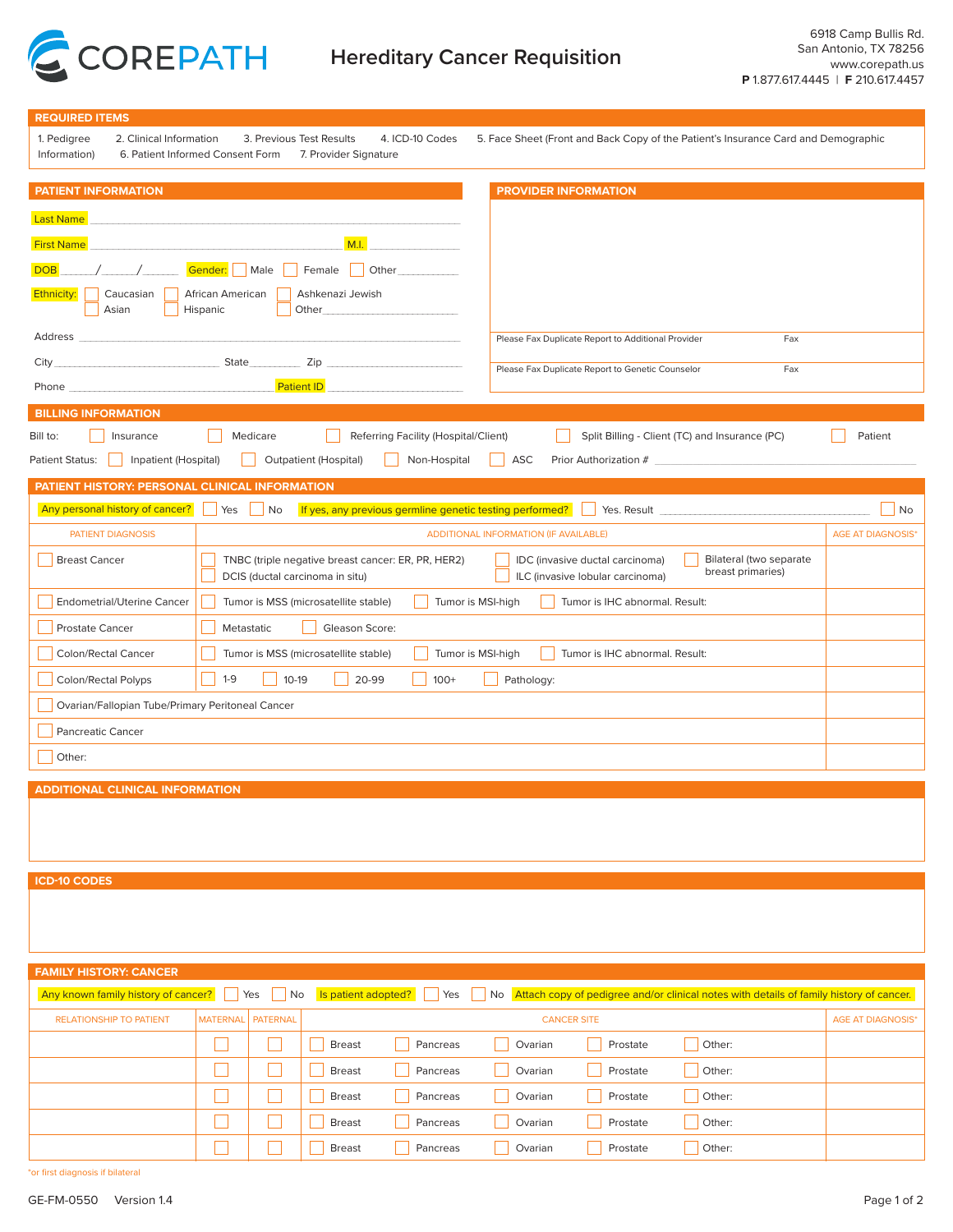

| <b>REQUIRED ITEMS</b>                                                                                                                                                                                                                                                                                                                                                                             |                        |  |  |  |  |
|---------------------------------------------------------------------------------------------------------------------------------------------------------------------------------------------------------------------------------------------------------------------------------------------------------------------------------------------------------------------------------------------------|------------------------|--|--|--|--|
| 5. Face Sheet (Front and Back Copy of the Patient's Insurance Card and Demographic<br>1. Pedigree<br>2. Clinical Information<br>3. Previous Test Results<br>4. ICD-10 Codes<br>Information)<br>6. Patient Informed Consent Form<br>7. Provider Signature                                                                                                                                          |                        |  |  |  |  |
| <b>PATIENT INFORMATION</b>                                                                                                                                                                                                                                                                                                                                                                        |                        |  |  |  |  |
| M.I.<br><b>Last Name</b><br><b>First Name</b>                                                                                                                                                                                                                                                                                                                                                     |                        |  |  |  |  |
| <b>SPECIMEN INFORMATION</b>                                                                                                                                                                                                                                                                                                                                                                       |                        |  |  |  |  |
| Any personal history of allogeneic bone marrow transplant?   Yes<br>Any personal history of blood transfusion <2 weeks prior to specimen collection?<br>$ $ No                                                                                                                                                                                                                                    | Yes<br><b>No</b>       |  |  |  |  |
| <b>Date Collected</b><br>Specimen ID<br>Peripheral Blood Tubes (EDTA only; purple top):                                                                                                                                                                                                                                                                                                           |                        |  |  |  |  |
| <b>TEST REQUESTED</b>                                                                                                                                                                                                                                                                                                                                                                             |                        |  |  |  |  |
| <b>TEST INFORMATION</b>                                                                                                                                                                                                                                                                                                                                                                           | <b>NUMBER OF GENES</b> |  |  |  |  |
| <b>COREPATH HEREDITARY CANCER PANELS</b>                                                                                                                                                                                                                                                                                                                                                          |                        |  |  |  |  |
| BRCACore™ (BRCA1, BRCA2)                                                                                                                                                                                                                                                                                                                                                                          | 2                      |  |  |  |  |
| <b>BRCACore™ PLUS</b><br>(ATM, BRCA1, BRCA2, BRIP1, CDH1, CHEK2, EPCAM, MLH1, MSH2, MSH6, NBN, NF1, PALB2, PMS2, PTEN, RAD51C, RAD51D, STK11, TP53)                                                                                                                                                                                                                                               | 19                     |  |  |  |  |
| LynchCore™ (MLH1, MSH2, MSH6, PMS2, EPCAM)                                                                                                                                                                                                                                                                                                                                                        | 5                      |  |  |  |  |
| <b>OTHER HEREDITARY CANCER PANELS</b>                                                                                                                                                                                                                                                                                                                                                             |                        |  |  |  |  |
| BRCA 1/2 Ashkenazi Jewish Panel (3 mutations)                                                                                                                                                                                                                                                                                                                                                     | 2                      |  |  |  |  |
| <b>Colorectal Cancer Core Panel</b>                                                                                                                                                                                                                                                                                                                                                               |                        |  |  |  |  |
| (APC, AXIN2, BMPR1A, CDH1, CHEK2, EPCAM, GREM1, MLH1, MSH2, MSH3, MSH6, MUTYH, NTHL1, PMS2, POLD1, POLE, PTEN, SMAD4, STK11, TP53)<br>Neuroendocrine Tumor Core Panel (MAX, NF1, RET, SDHA, SDHAF2, SDHB, SDHC, SDHD, TMEM127, VHL)                                                                                                                                                               | 10                     |  |  |  |  |
|                                                                                                                                                                                                                                                                                                                                                                                                   |                        |  |  |  |  |
| <b>INDIVIDUAL HEREDITARY CANCER GENES</b>                                                                                                                                                                                                                                                                                                                                                         |                        |  |  |  |  |
| <b>APC</b><br>BRCA1<br>BRCA2<br>MLH1<br>MSH2, EPCAM<br>PMS <sub>2</sub>                                                                                                                                                                                                                                                                                                                           | MSH <sub>6</sub>       |  |  |  |  |
| <b>LABORATORY USE ONLY</b>                                                                                                                                                                                                                                                                                                                                                                        |                        |  |  |  |  |
|                                                                                                                                                                                                                                                                                                                                                                                                   |                        |  |  |  |  |
|                                                                                                                                                                                                                                                                                                                                                                                                   |                        |  |  |  |  |
|                                                                                                                                                                                                                                                                                                                                                                                                   |                        |  |  |  |  |
|                                                                                                                                                                                                                                                                                                                                                                                                   |                        |  |  |  |  |
|                                                                                                                                                                                                                                                                                                                                                                                                   |                        |  |  |  |  |
|                                                                                                                                                                                                                                                                                                                                                                                                   |                        |  |  |  |  |
|                                                                                                                                                                                                                                                                                                                                                                                                   |                        |  |  |  |  |
|                                                                                                                                                                                                                                                                                                                                                                                                   |                        |  |  |  |  |
|                                                                                                                                                                                                                                                                                                                                                                                                   |                        |  |  |  |  |
|                                                                                                                                                                                                                                                                                                                                                                                                   |                        |  |  |  |  |
|                                                                                                                                                                                                                                                                                                                                                                                                   |                        |  |  |  |  |
|                                                                                                                                                                                                                                                                                                                                                                                                   |                        |  |  |  |  |
|                                                                                                                                                                                                                                                                                                                                                                                                   |                        |  |  |  |  |
|                                                                                                                                                                                                                                                                                                                                                                                                   |                        |  |  |  |  |
|                                                                                                                                                                                                                                                                                                                                                                                                   |                        |  |  |  |  |
| By signing this form, the provider acknowledges that the individual/family member authorized to make decisions for the individual (collectively, the "Patient") has been supplied information                                                                                                                                                                                                     |                        |  |  |  |  |
| regarding and consented to undergo genetic testing. For orders originating outside the US, provider and patient have been informed that the Patient's personal information and specimen                                                                                                                                                                                                           |                        |  |  |  |  |
| will be transferred to and processed in the US. The Patient has further been informed and authorizes CorePath Laboratories ("CorePath") and its designees to release information                                                                                                                                                                                                                  |                        |  |  |  |  |
| concerning testing to their insurer, if applicable, in order to process and/or appeal claims on behalf of the Patient. If a letter of medical necessity (LMN) has not been provided, the provider<br>agrees to allow CorePath to transfer the information from this requisition to a LMN and/or other documentation using the provider's name as the signature for insurance billing. For amounts |                        |  |  |  |  |
| received directly, the Patient has agreed to remit payment to CorePath for testing services rendered. I acknowledge that I offered pre-test genetic counseling to the Patient, if required by                                                                                                                                                                                                     |                        |  |  |  |  |

their insurer. In addition to the above, I attest that I am the ordering physician, or I am authorized by the ordering physician to order this test, or I am authorized under applicable law to order this test.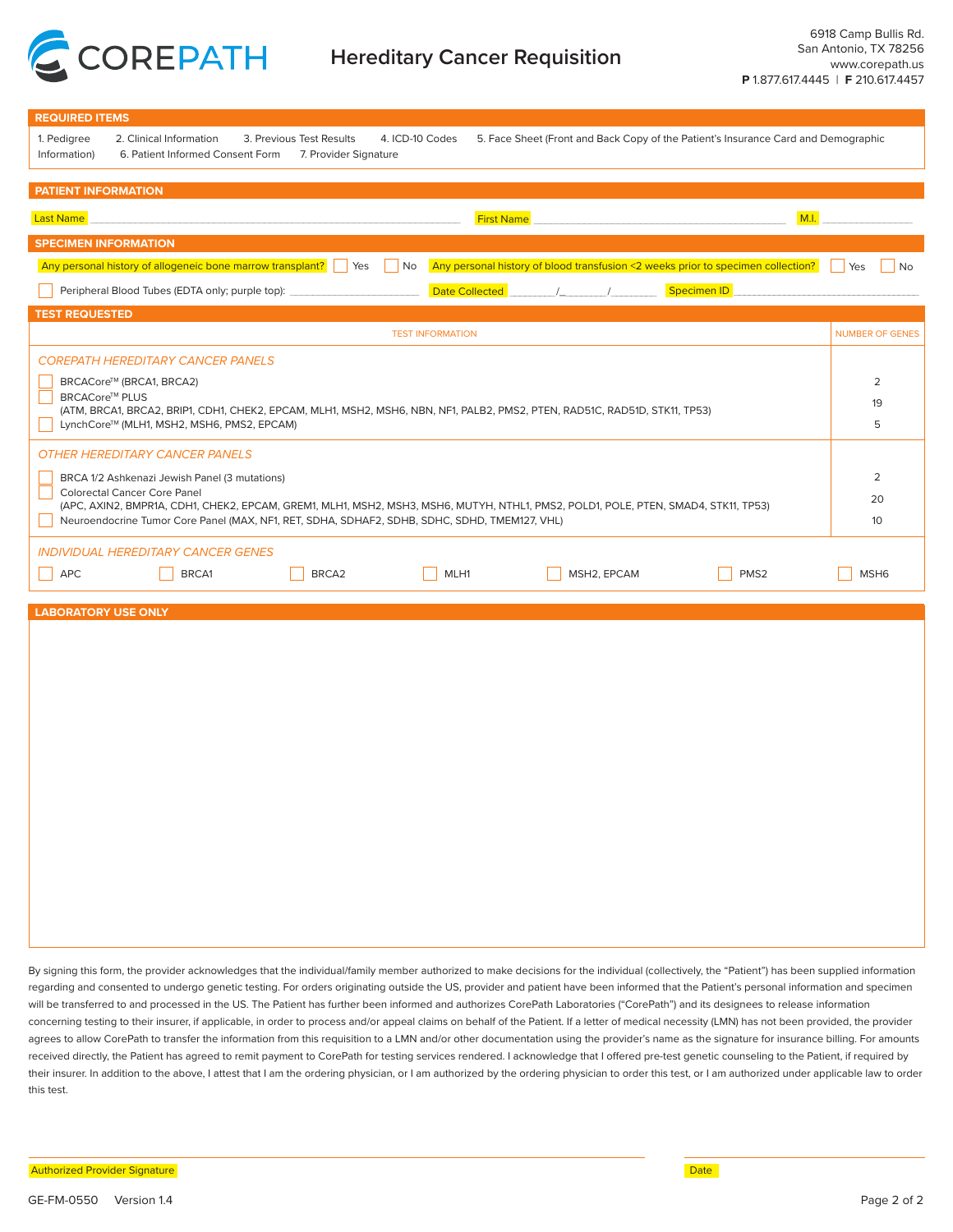

# Patient Informed Consent Form for Genetic Testing (Part 1 of 2)

I, \_\_\_\_\_\_\_\_\_\_\_\_\_\_\_\_\_\_\_\_\_\_\_\_\_\_\_\_\_\_\_\_\_\_\_\_\_\_\_\_ request and permit CorePath Laboratories and/or other CAP/CLIA-

approved laboratories to analyze the gene(s) indicated on the test requisition form in:  $\Box$  My sample  $\Box$  My child's sample

### **I Understand That**

| 1. More information about | (condition tested) is available from my |
|---------------------------|-----------------------------------------|
| healthcare provider.      |                                         |

#### 2. The results of this DNA test could be:

- a. Positive, and may:
	- i. contribute to the diagnosis of a genetic condition.
	- ii. reveal carrier status for a genetic condition.
	- iii. reveal a predisposition or an increased risk for developing a genetic disease in the future.
	- iv. have implications for other family members.
- b. Negative, and may:
	- i. reduce but not eliminate the possibility that my condition has a genetic basis.
	- ii. reduce but not eliminate my predisposition or risk for developing a genetic disease in the future. iii. be uninformative.
	- iv. not remove the need for additional testing.
- c. Of uncertain significance and may:
	- i. lead to a suggestion that testing additional family members may be helpful.
	- ii. remain uncertain for the foreseeable future.
	- iii. be resolved over time. My healthcare provider will be notified of any changes to the classification of previously reported variants that relate to my (my child's) result.

3. Molecular genetic tests may not be diagnostic for the selected condition(s) in all individuals. This test may or may not provide actionable information or have an implication on my medical management.

4. Some types of DNA changes that could cause a specific genetic disorder may not be detected by this test. As with most molecular genetic tests, the assay performed on your sample has technical limitations that may prevent detection of specific rare variants due to poor DNA quality, inherent DNA sequence properties, or other types of limitations.

5. CorePath and/or its partner genetic testing laboratory follow best laboratory practices; however, there may be possible sources of error including, but not limited to, trace contamination, rare technical errors in the laboratory, rare DNA variants that compromise data analysis, inconsistent scientific classification systems, and inaccurate reporting of family relationships or clinical diagnosis information.

6. CorePath and/or its partner genetic testing laboratory will interpret the parts of the DNA sequence of gene(s) indicated on the requisition form by my or my child's physician. However, the technology obtains the DNA sequence information related to a broad range of genetic conditions and interpretation and release of other parts of the remaining genetic data can be requested through my healthcare provider (additional charges may apply).

7. CorePath's clinical reports are released only to the healthcare professional(s) listed on the test requisition form. Clinical reports are confidential and will only be released to other medical professionals with my explicit written consent.

8. It is my responsibility to consider the possible impact of my or my child's test results as they relate to insurance rates, obtaining disability or life insurance and employment. The Genetic Information Nondiscrimination Act (GINA), a federal law, provides some protections against genetic discrimination. For information on GINA visit http://www.genome.gov/10002328.